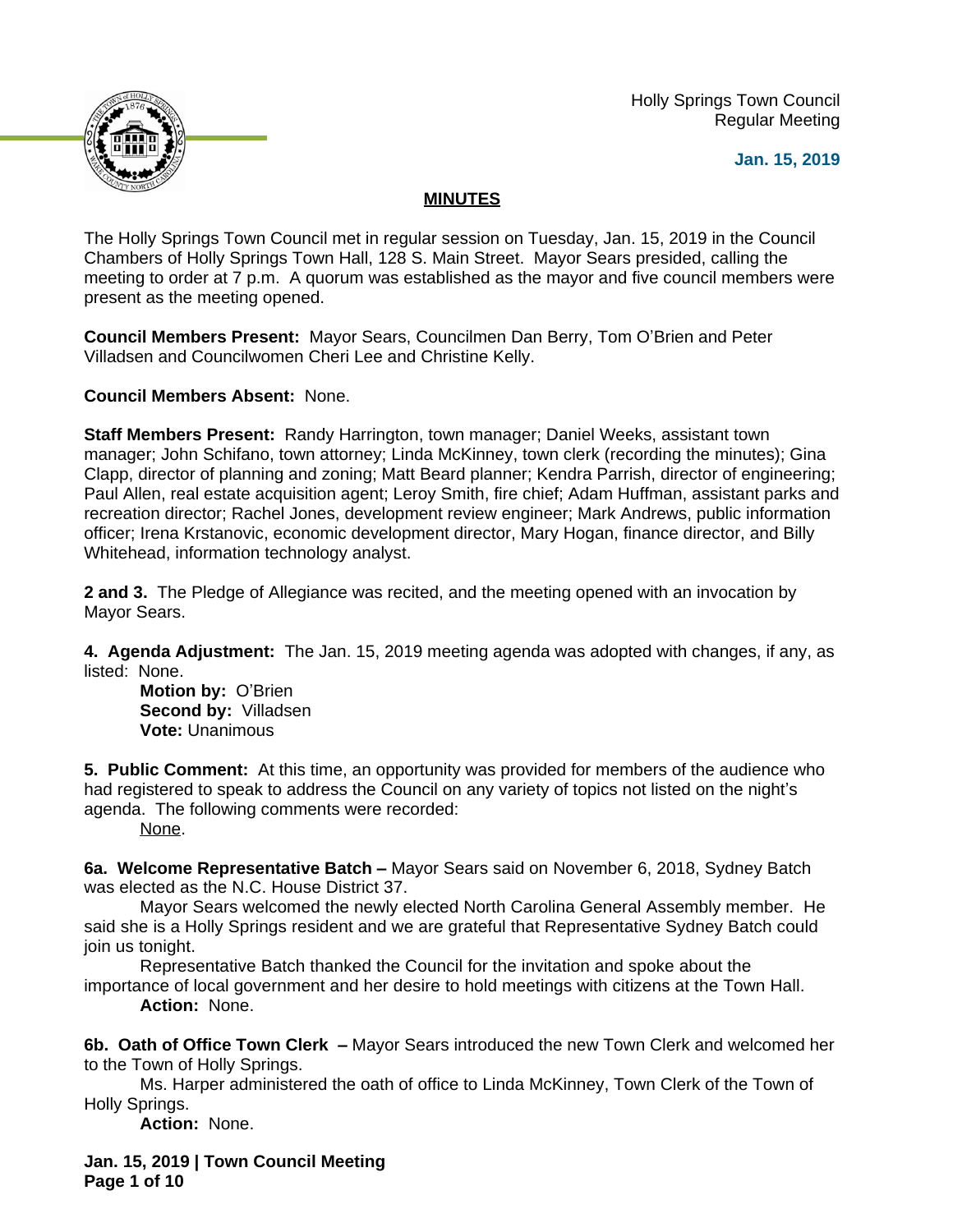**7a. Public Hearing: Annexation, A18-08 -** Ms. Clapp said the Town received a voluntary annexation petition annexating approximately 25 +/- acres located in the vicinity of Voorhees Lane. She said the property owner is Viking Real Estate I LLC, LOL TO of NC LLC. She said the applicant has requested the annexation petition to be continuted to Feb. 19, 2019 meeting. The petition meets all the statutory requirements for annexation.

With that explanation completed, Mayor Sears opened the public hearing. The following input was recorded: None.

There being no input, the public hearing was continued.

**Action:** The Council approved a motion to continue public hearing to the Feb. 19, 2019 meeting.

**Motion by:** Kelly **Second by:** Lee **Vote:** Unanimous

**7b. Public Hearing: Annexation, A18-09 –** Ms. Clapp said the Town received a voluntary annexation petition annexting approximately 61.06 +/- acres located in the vicinity of Piney Grove Wilbon Road, Ralph Stephens Road and S. Main Street. The property owners are Southern Crossroads Inc. and Exchange Holly Springs Holdings, LLC, and the property is contiguous with city limits.The petition meets all the statutory requirements for annexation.

With that explanation completed, Mayor Sears opened the public hearing. The following input was recorded:

None.

There being no input, the public hearing was closed.

**Action:** The Council approved a motion to adopt Annexation Ordinance A18-09, annexing 61.06 -/+ acres owned by Southern Crossroads Inc. and Exchange Holly Springs Holdings, LLC, more particularly described as Wake County Pins: 0648-95-3524, 0648-85-0379, 0648-84-6643 and 0648-94-2619, into the corporate limits of the Town of Holly Springs.

**Motion by:** Villadsen **Second by: Berry Vote:** Unanimous *A copy of Annexation Ordinance A18-09 is attached to these minutes.*

**7c. Public Hearing: Annexations A18-11 –** Ms. Clapp said the Town received a voluntary annexation petition annexing approximately 1.03 +/- acres located in the vicinity of Castaway Ct. and Piney Grove-Wilbon Rd. The property owner is Aqua North Carolina, Inc., and the property is contiguous with city limits.The petition meets all the statutory requirements for annexation.

With that explanation completed, Mayor Sears opened the public hearing. The following input was recorded:

None.

There being no input, the public hearing was closed.

**Action:** The Council approved a motion to adopt Annexation Ordinance A18-11, annexing 1.03 -/+ acres owned by Aqua North Carolina, Inc., more particularly described as Wake County Pins: 0648.74-6672 into the corporate limits of the Town of Holly Springs.

**Motion by:** Lee **Second by:** O'Brien **Vote:** Unanimous *A copy of annexation ordinance A18-11 is attached to these minutes.*

**7d. Public Hearing: Special Exception Use Petition 18-SEU-14 –** Mr. Beard said this request is for approval of a Special Exception Use to allow an athletic facility to provide martial arts training in Suite 204 of the multi-tenant building at 171 Tradition Trail.

**Jan. 15, 2019 | Town Council Meeting Page 2 of 10**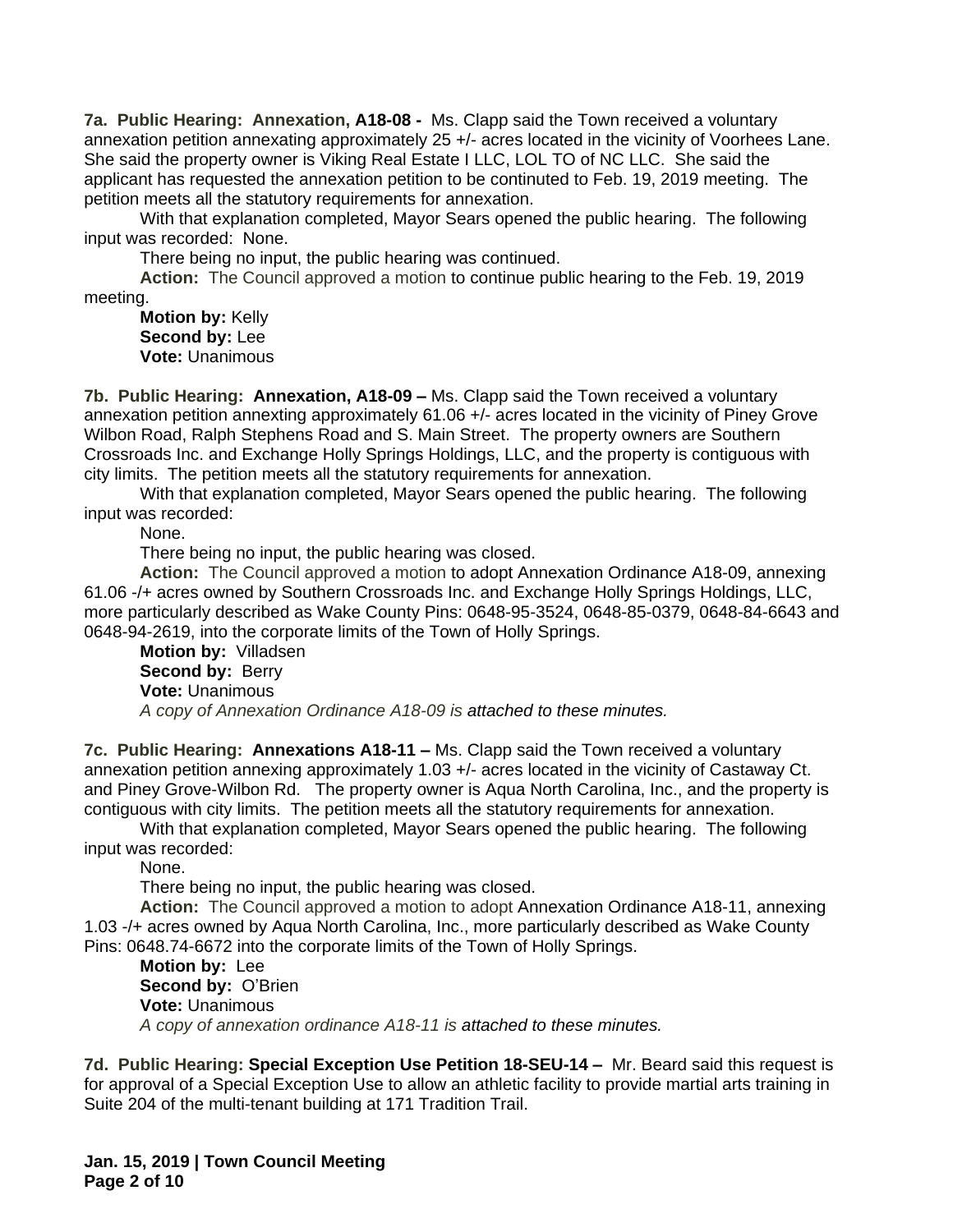The request is to allow for a Special Exception Use as specified in Unified Development Ordinance Section 4.02 RT Research and Technology District to allow for an Athletic Facility in the RT: Research and Technology District at the property located at 171 Tradition Trail, Suite 204, Wake County PIN 0649338038.

With that explanation completed, Mayor Sears opened the public hearing. The following sworn testimony and evidence were submitted by those who had been administered the oath by the deputy town clerk:

Josh Brackett, 421 Eno Drive, Holly Springs, said he was opening a Muay Thai martial arts studio in May. He gave a brief history of his teaching experience, and his experience operating a Muay Thai studio in Illinois.

Alice Brackett, 421 Eno Drive, Holly Springs, spoke of their studio's focus on families and disabled veterans, and gave her history as a veteran, and her marketing experience in martial arts.

There being no further testimony, the public hearing was closed**.**

**Action 1:** The Council approved a motion to make and accept the Findings of Fact for a Special Exception Use 18-SEU-14 as specified in Unified Development Ordinance Section 4.02 RT Research and Technology District to allow for an Athletic Facility in the RT: Research and Technology District at the property located at 171 Tradition Trail, Suite 204, Wake County PIN 0649338038.

#### Special Exception Use Findings of Fact:

A special exception use may only be granted upon the presentation of sufficient evidence to enable a written determination that:

- a. The proposed use will not be injurious to the public health, safety, comfort, community moral standards, convenience or general welfare;
- b. The proposed use will not injure or adversely affect the adjacent area;
- c. The proposed use will be consistent with the character of the district, land uses authorized therein, and the Town of Holly Springs Comprehensive Plan;
- d. The proposed use shall conform to all development standards of the applicable district (unless a waiver of such development standards is requested as part of the special exception use petition and approved as set forth above, in which case the proposed use shall conform to the terms and conditions of such waiver).
- e. Access drives or driveways are or will be sufficient in size and properly located to: ensure automotive and pedestrian safety and convenience, traffic flow as set forth in Section 7.09 – Pedestrian Circulation and Vehicular Area Design; and, control and access in case of fire or other emergency;
- f. Off-street parking areas, off-street loading areas, trash enclosures, trash pick-up and removal, and other service areas are located so as to be safe, convenient, allow for access in case of emergency, and to minimize economic, glare, odor, and other impacts on adjoining properties and properties in the general neighborhood;
- g. The lot, building or structure proposed for the use has adequate restroom facilities, cooking facilities, safety equipment (smoke alarms, floatation devices, etc.), or any other service or equipment necessary to provide for the needs of those persons whom may work at, visit or own property nearby to the proposed use;
- h. Utilities, schools, fire, police and other necessary public and private facilities and services will be adequate to handle the needs of the proposed use;
- i. The location and arrangement of the use on the site, screening, buffering, landscaping, and pedestrian ways harmonize with adjoining properties and the general area and minimize adverse impacts; and,
- j. The type, size, and intensity of the proposed use (including but not limited to such considerations as the hours of operation and numbers of people who are likely to utilize or be attracted to the use) will not have significant adverse impacts on adjoining properties or the neighborhood.

**Motion by:** O'Brien

**Jan. 15, 2019 | Town Council Meeting Page 3 of 10**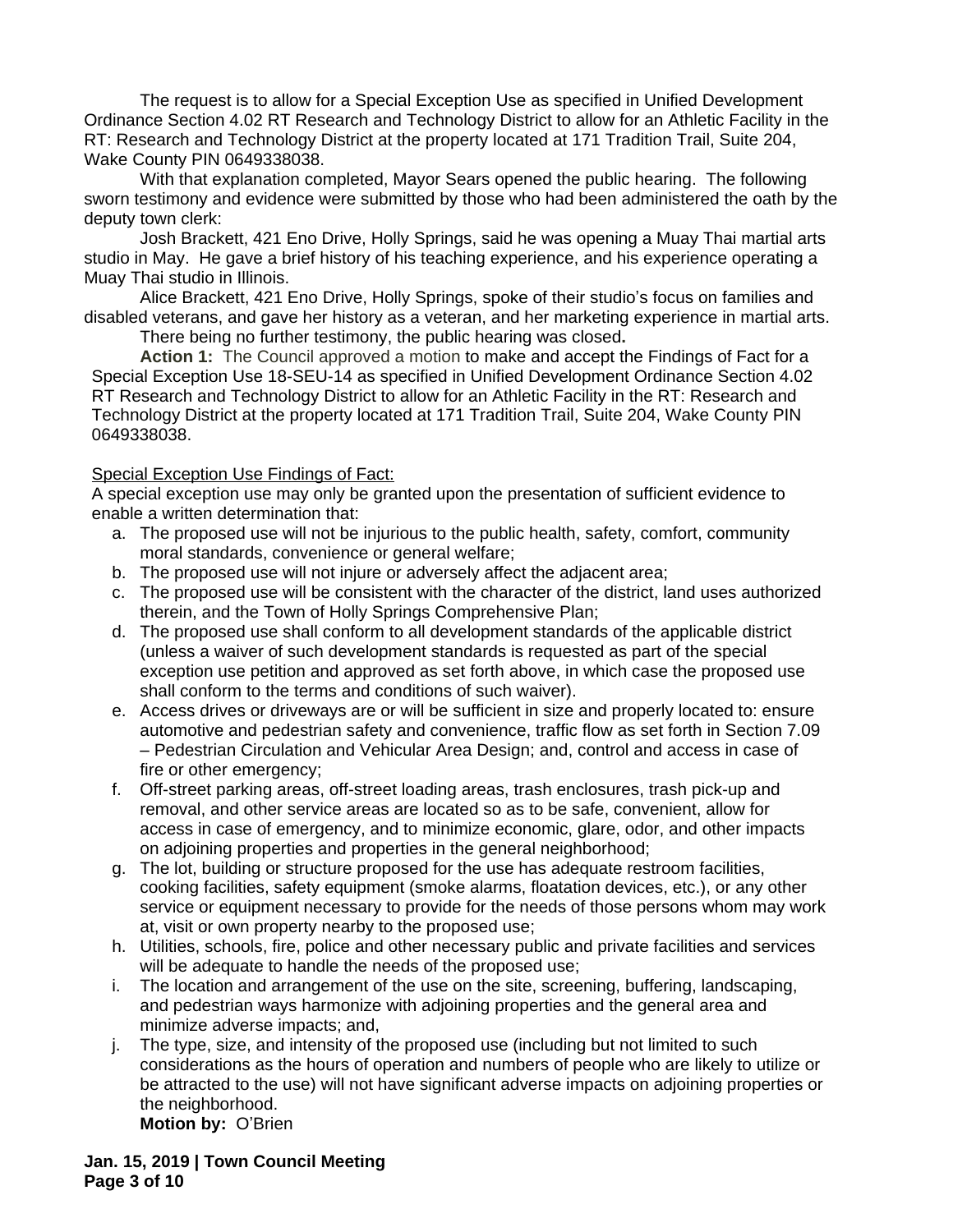#### **Second by:** Kelly **Vote:** Unanimous

*A copy of Special Exception Use 18-SEU-14 Findings of Fact are attached to these minutes.*

**Action 2:** Having made Findings of Fact that the project meets the requirements to be granted a Special Exception Use, a motion was made to approve Special Exception Use Petition 18-SEU-14 as specified in Unified Development Ordinance Section 4.02 RT Research and Technology District to allow for an Athletic Facility in the RT: Research and Technology District at the property located at 171 Tradition Trail, Suite 204, Wake County PIN 0649.33-8038.

**Motion by:** Berry **Second by:** Lee **Vote:** Unanimous

**7e. Public Hearing: Special Exception Use Petition 18-SEU-16 and Variances –** Mr. Beard said this request is from the Town for consideration of a Special Exception Use for a public park use at the Sugg Farm property. This petition was previously filed and approved by the Town Council, but the Findings of Fact listed with the petition did not allow for the continued improvement of the Sugg Farm property based on the Deed of Conservation Easement placed on the property.

He explained the variance request would allow for development of amenities that fit the park atmosphere rather than the commercial development style required by the UDO and will provide the Town the ability to permit parking areas on grass or gravel in order to comply with the Triangle Land Conservancy impervious cover restrictions.

The revised SEU Findings of Fact, allow for the use of waivers where necessary for future Town projects within Sugg Farm. Mr. Beard reviewed the following:

- **18-VARTC-14:** A variance request filed by the Town of Holly Springs for a variance from Unified Development Ordinance Section 9.10 A. 3. a., to remove Architectural and Site Design Review requirements from the Public Park use at the property located at 2401 Grigsby Ave, as submitted by the Town of Holly Springs.
- **18-VARTC-15:** A variance request filed by the Town of Holly Springs for a variance from Unified Development Ordinance Section 7.04 D. 2, to remove hard-surface parking requirements and allow grass and gravel parking for the Public Park use at the property located at 2401 Grigsby Ave, as submitted by the Town of Holly Springs

There was discussion about requirements for ADA parking spaces.

With that explanation completed, Mayor Sears opened the public hearing. The following sworn testimony and evidence were submitted by those who had been administered the oath by the town clerk:

None.

There being no testimony, the public hearing was closed**.**

**Action 1:** The Council approved a motion to adopt Resolution #19-01 to make and accept the Findings of Fact for a Special Exception Use Petition #18-SEU-16 & Variances of Development Standards (18-VARTC-14 / 18-VARTC-15), as submitted by the Town of Holly Springs, as specified in Exhibit A (with the following additional findings, if any).

## Special Exception Use Findings of Fact:

A special exception use may only be granted upon the presentation of sufficient evidence to enable a written determination that:

- a. The proposed use will not be injurious to the public health, safety, comfort, community moral standards, convenience or general welfare;
- b. The proposed use will not injure or adversely affect the adjacent area;

## **Jan. 15, 2019 | Town Council Meeting Page 4 of 10**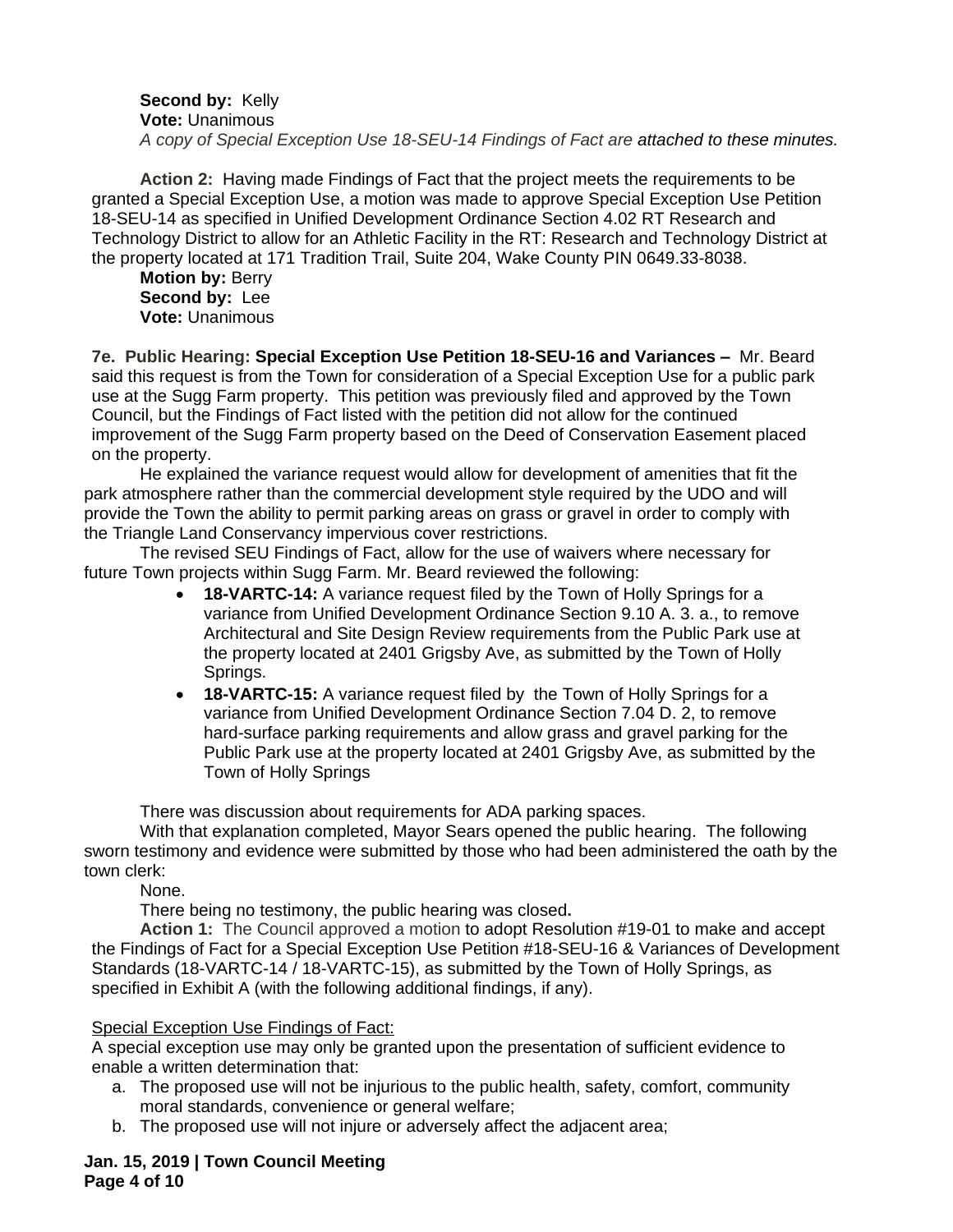- c. The proposed use will be consistent with the character of the district, land uses authorized therein, and the Town of Holly Springs Comprehensive Plan;
- d. The proposed use shall conform to all development standards of the applicable district (unless a waiver of such development standards is requested as part of the special exception use petition and approved as set forth above, in which case the proposed use shall conform to the terms and conditions of such waiver).
- e. Access drives or driveways are or will be sufficient in size and properly located to: ensure automotive and pedestrian safety and convenience, traffic flow as set forth in Section 7.09 – Pedestrian Circulation and Vehicular Area Design; and, control and access in case of fire or other emergency;
- f. Off-street parking areas, off-street loading areas, trash enclosures, trash pick-up and removal, and other service areas are located so as to be safe, convenient, allow for access in case of emergency, and to minimize economic, glare, odor, and other impacts on adjoining properties and properties in the general neighborhood;
- g. The lot, building or structure proposed for the use has adequate restroom facilities, cooking facilities, safety equipment (smoke alarms, floatation devices, etc.), or any other service or equipment necessary to provide for the needs of those persons whom may work at, visit or own property nearby to the proposed use;
- h. Utilities, schools, fire, police and other necessary public and private facilities and services will be adequate to handle the needs of the proposed use;
- i. The location and arrangement of the use on the site, screening, buffering, landscaping, and pedestrian ways harmonize with adjoining properties and the general area and minimize adverse impacts; and,
- j. The type, size, and intensity of the proposed use (including but not limited to such considerations as the hours of operation and numbers of people who are likely to utilize or be attracted to the use) will not have significant adverse impacts on adjoining properties or the neighborhood. **Motion by:** Kelly

**Second by:** Villadsen **Vote:** Unanimous *A copy of Resolution 19-01 is attached to these minutes.*

**Action 2:** Having made Findings of Fact, motion to approve Variance Petition 18-VARTC-14: for a variance from Unified Development Ordinance Section 9.10 A. 3. a., to remove Architectural and Site Design Review requirements from the Public Park use at the property located at 2401 Grigsby Ave, as submitted by the Town of Holly Springs.

**Motion by:** Lee **Second by:** O'Brien **Vote:** Unanimous

**Action 3:** Having made Findings of Fact motion to approve Variance Petition 18-VARTC-15: for a variance from Unified Development Ordinance Section 7.04 D. 2, to remove hard-surface parking requirements and allow grass and gravel parking for the Public Park use at the property located at 2401 Grigsby Ave, as submitted by the Town of Holly Springs.

**Motion by:** Berry Second by: O'Brien **Vote:** Unanimous

**Action 4:** Having made Findings of Fact motion to approve Special Exception Use 18-SEU-16: to allow for a Special Exception Use, as specified in Unified Development Ordinance Sections 2.01 R-30 Residential District and 2.02 R-20 Residential District to allow for a Public Park, in the R-30 and R-20 Districts at the property located at 2401 Grigsby Ave, as submitted by the Town of Holly Springs with the following conditions:

**Jan. 15, 2019 | Town Council Meeting Page 5 of 10**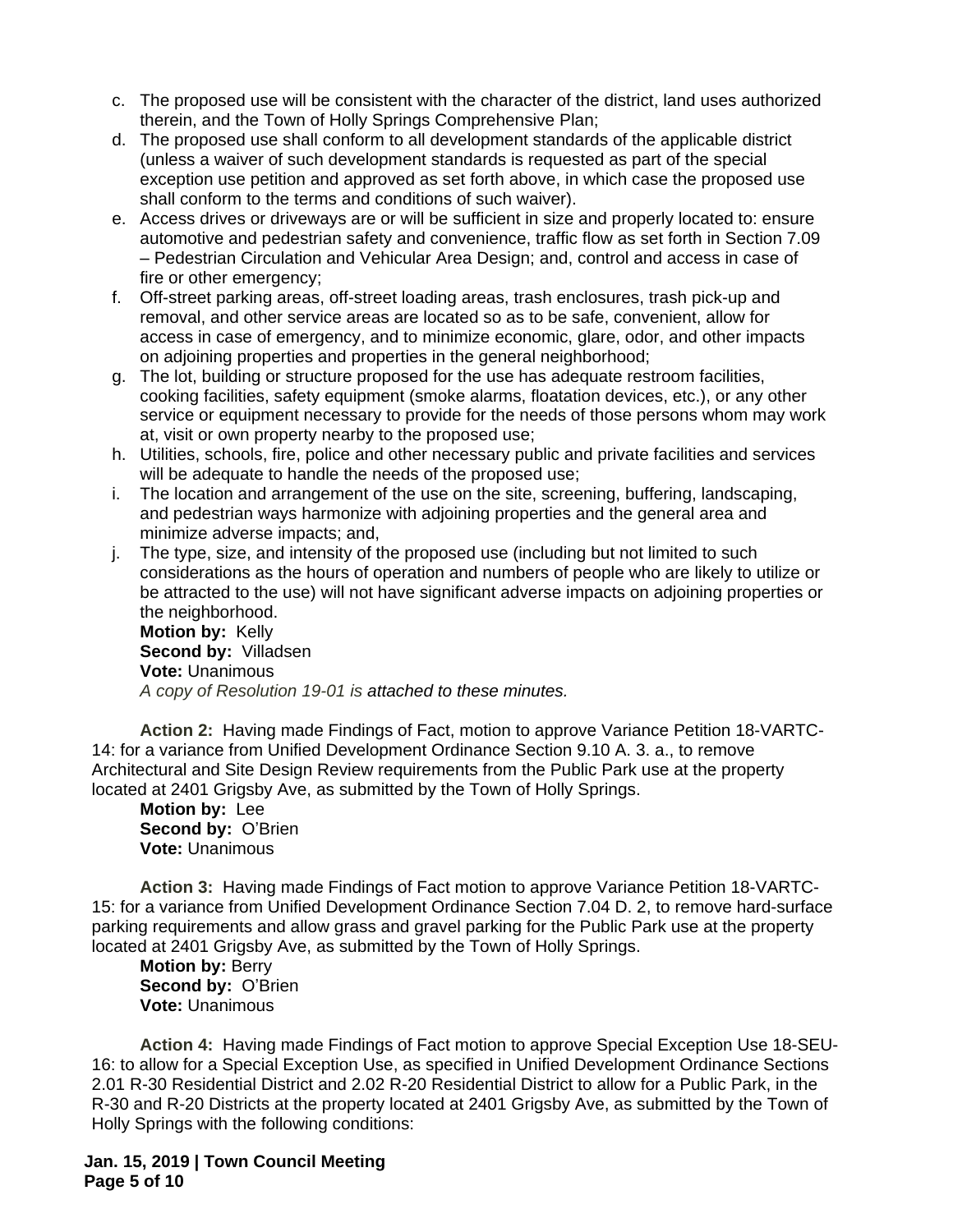1. All operations must adhere to the evidence submitted by the applicant as stated in the findings of fact submitted and those findings of fact specified by the Town Council in conjunction with 18-SEU-16.

**Motion by:** Villadsen Second by: Berry **Vote:** Unanimous

**8. Consent Agenda:** The Council approved a motion to approve all items on the Consent Agenda. The motion carried following a motion by Councilman O'Brien, a second by Councilman Villadsen and a unanimous vote. The following actions were affected:

8a. Minutes – The Council approved minutes of the Board's meetings held Dec. 11 and 18, 2018 and Jan. 8, 2019.

8b. Budget Amendment Report – The Council received a report of monthly administrative budget amendments approved by the Town Manager. *A copy of the budget amendment report is attached to these minutes.*

8c. Resolution 19-02 – The Council adopted Resolution 19-02, amendments to the Development Procedures Manual (DPM) to modify expected review times for development projects. *A copy of Resolution 19-02 is attached to these minutes.*

8d. 2019 Council Calendar - The Council approved to amend the Council's CY 2019 calendar of regular meetings. *A copy of amended 2019 meeting calendar is attached to these minutes.*

8e. Resolution 19-03 – The Council adopted Resolution #19-03 certifying the Official Zoning Map for the Town of Holly Springs dated effective December 5, 2018. *A copy of Resolution 19-03 and map are attached to these minutes.*

8f. Budget Amendment, \$89,450 - The Council adopted amendment to FY 2018-19 budget to move \$89,450 from water reserves account 23.95 (transfer out) to utility fund 30 355.23 (transfer in) for impact fee settlement costs. *A copy of budget amendment is attached to these minutes.*

8g. Cost Study Plan Contract - The Council approved contract for Cost Study Plan.

8h. Internal Control Study Contract- The Council approved contract for Internal Control Study.

8i. Holly Springs Road Widening Project - The Council approved to amend the following contracts Bass, Nixon & Kennedy; and Kimley-Horn and Associates, and funding in the amount of \$70,764.00 to cover the cost of amendments and contingency.

**9a. Board of Adjustment and Planning Board Appointments –** Ms. Clapp said on the last day of February of each year, the terms of several members of the Board of Adjustment and Planning Board expire. Therefore, at the Town Council's second meeting in January, the Council is to review the applications for the vacancies and appoint new members to three (3) year terms that will expire on February 28, 2022 to the respective Boards or re-appoint interested members if the Council determines it is the best interest to re-appoint certain members.

Ms. Clap said this request is to appoint members to the following Boards for 3-Year Terms:

o Board of Adjustment: 2- In-Town Members and 1- In-Town Alternate Member

o Planning Board: 3- In-Town Members

**Action #1:** The Council approved a motion to appoint Jay Marinko, and Timothy Forest to the Board of Adjustment as In-town members and appoint Morgan Wiley as In-town alternate member with terms expiring February 28, 2022.

**Motion by:** Lee **Second by:** Villadsen **Vote:** Unanimous

**Jan. 15, 2019 | Town Council Meeting Page 6 of 10**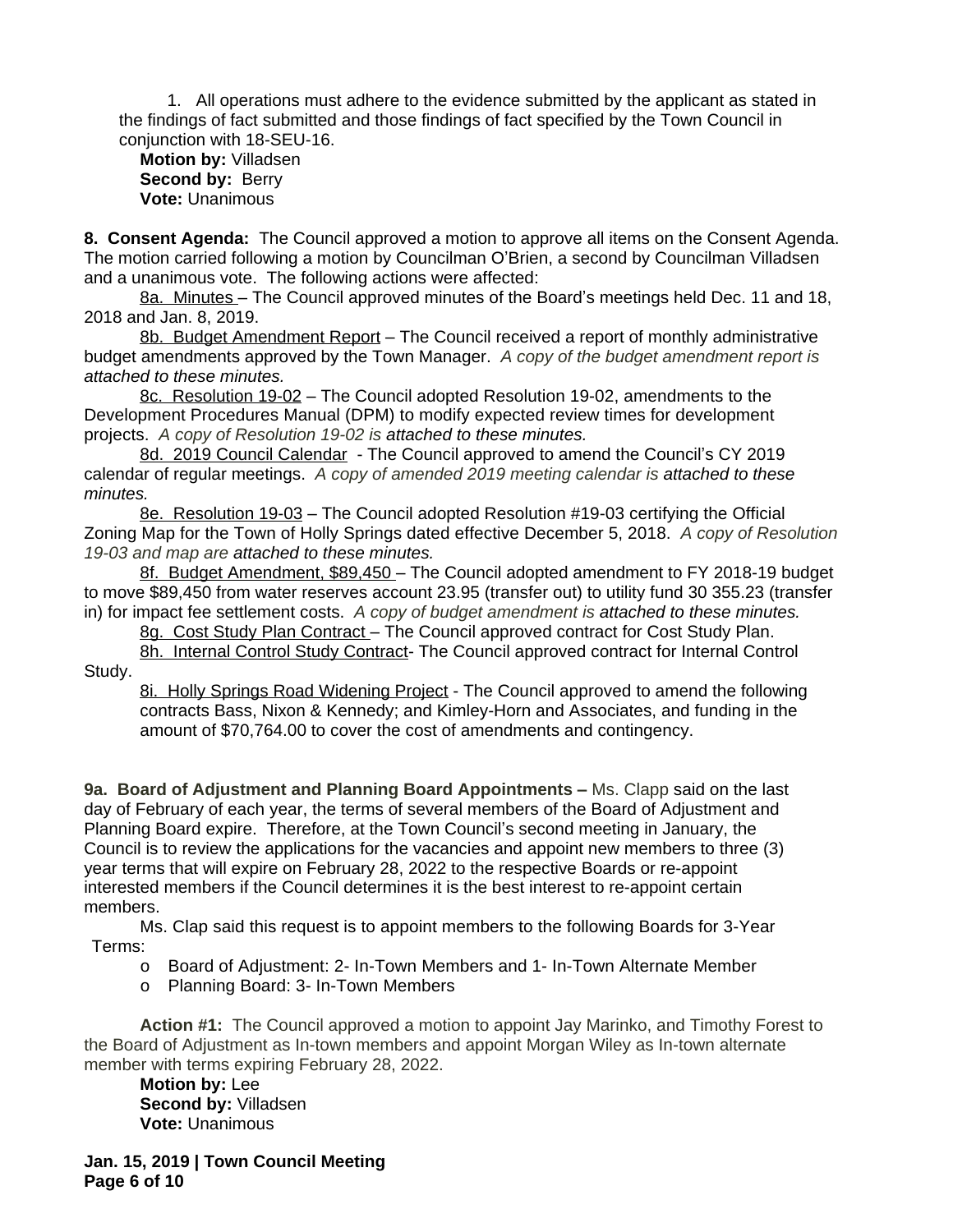**Action #2:** The Council approved a motion to re-appoint Shaun McGrath, Ernie Carpico, and Dana Rybak to the Planning Board as In-town members with terms expiring February 28, 2022.

# **Motion by:** Berry **Second by:** Lee **Vote:** Unanimous

**9b. 350 Green Oaks Parkway Project –** Mr. Beard explained that the applicant has requested approval for Development Plan for a 24,998 square foot warehouse and office facility located within the Town's Business Park.

Mr. Beard reviewed the site plan, parking spaces, and landscaping requirements. They meet all UDO requirements.

Mark Brady a planning board member reviewed the location of relocated landscaping associated with the Alternate Landscape Request, and explained the staff recommendation for alteration of the type of stormwater device being used to treat drainage from the gravel storage area behind the building. He explained the safety need to have 100% of off-street parking in front of building. Jon Keener spoke of the need for the waiver to promote safety. He said that the second waiver for landscaping was to put landscaping in front of the fences.

**Action #1:** The Council approved a motion to make and accept the Findings of Fact for a Waiver of Regulations of UDO Section 7.04, E., 4. Maximum Number of Off-Street Parking Spaces to allow one-hundred (100) percent of the total number of off-street parking spaces between the front building line and the property line in association with Development Petition #18-DP-11.

Waiver Findings of Fact:

A waiver may only be granted upon the presentation of sufficient evidence to enable a written determination that:

- (1) A parking demand study (please attach all documentation) completed by a third party that provides evidence regarding:
	- a. Peak usage estimates based on reliable data collected from comparable uses located within the same or similar market areas as the Town of Holly Springs. Comparable uses will be determined based on density, scale, bulk, area, type of activity, and location; and,
	- b. Number of employees on the largest shift; and,
	- c. Minimum number of spaces needed to meet the parking demand for the specific use.
- (2) The granting of a waiver will not cause negative impacts on the environment or adjacent properties without the necessity of including mitigating elements such as additional screening, pervious pavement, shared parking, rain gardens, or that such elements are provided under the plan to the extent necessary to lessen the effects of any negative impacts:
- (3) The proposed development is consistent with the intent of the Comprehensive Plan:
- (4) The proposed development is consistent with the intent and purpose of this UDO. **Motion by:** O'Brien **Second by:** Kelly **Vote:** Unanimous *A copy of Waiver of UDO regulations Findings of Fact are attached to these minutes.*

**Action 2:** Having made findings of fact motion to approve Waiver of Regulations of UDO Section 7.04, E., 4. Maximum Number of Off-Street Parking Spaces to allow one-hundred (100) percent of the total number of off-street parking spaces between the front building line and the property line in association with Development Petition #18-DP-11.

**Motion by:** Villadsen **Second by: Berry** 

**Jan. 15, 2019 | Town Council Meeting Page 7 of 10**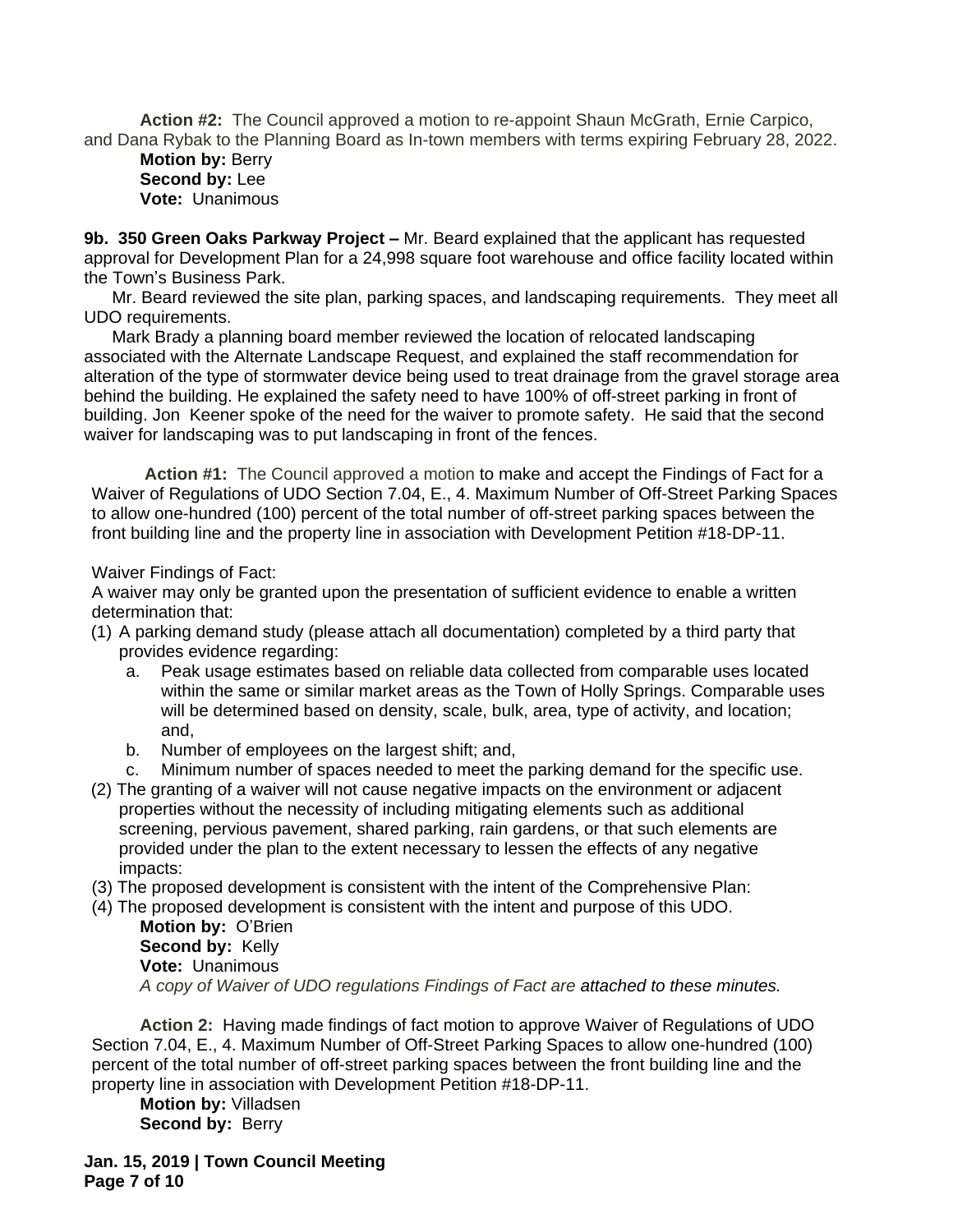#### **Vote:** Unanimous

**Action 3:** The Council approved a motion to approve Development Plan #18-DP-11 for 350 Green Oaks Pkwy as submitted by Thompson & Associates, dated revised 11/08/2018 with the following conditions:

- 1. This project is required to meet the Town of Holly Springs NPDES Ph. II Post Construction Stormwater Ordinance.
- 2. The following must be submitted with the first Construction Drawing submittal:
	- a. A point-by-point photometric plan for all site lighting (not including public right-of-way street and pedestrian lights) in conformance with lighting levels specified in UDO Section 7.02 shall be submitted to and approved by the Department of Planning & Zoning.
- 3. The following items must be addressed prior to the first construction drawing submittal:
	- a. The System Hydraulic Report (FFA) must be finalized and approved.
	- b. All items listed on the Stormwater Submittal Checklist, Form #16003.
	- c. Due to the proposed gravel storage area, bioretention cannot be utilized as a stormwater control measure for this site. Sediment from this area may result in the device failing to function as designed. The town requires that a stormwater wetland or other SCM that is not negatively affected by sediment be used. Alternatively the gravel area could be paved, this would allow the use of a bioretention area. Final plan will be subject to the Director of Engineering's approval.
- 4. The following items must be addressed prior to construction drawing approval or issuance of land disturbance permit:
	- a. A fee-in-lieu of upgrade to downstream Holly Springs Business Park pump station/force main is required.
	- b. Approval of Stormwater Management Plan.
	- c. Payment of Stormwater Fee-in-Lieu.
	- d. A performance surety in the form of a bond, letter of credit or cash is required in the amount of 125% estimated construction cost of the stormwater BMP prior to the preconstruction meeting and a maintenance surety in the form of a cash escrow account in the amount of 35% the actual construction cost of the BMP is required at the end of the performance monitoring period for the project.
	- e. All environmental permits must be obtained.

**Motion by:** Kelly **Second by:** Lee **Vote:** Unanimous

**9c. 17-DP-13-A01, Town Hall Commons Master Sign Plan -** Ms. Trautz explained the applicant has requested a Development Plan amendment for a Master Sign Plan with waivers. She said the waivers are to allow flexibility and creativity in sign design and placement while adhering to the maximum allowed signage area of all allowed signs regulations of the Unified Development Ordinance.

Ms. Trautz explained the purpose of the amendment to the master sign plan and five waivers for consideration.

Mark Brady of the planning board explained the concerns of the dissenting planning board members.

Councilwoman Kelly asked about the impact the lighting of the signs would create.

Ms. Trautz said the applicant is recommending a halo lilt softer look that the standard lights. Applicant Jon Keener of 242 S. Main Street spoke to the lighting impact and showed photos

of what the lighted signs would look like, reviewed all four waiver requests, explained the reasoning for the sign request to preserve the pedestrian friendly feel of downtown and pedestrian safety.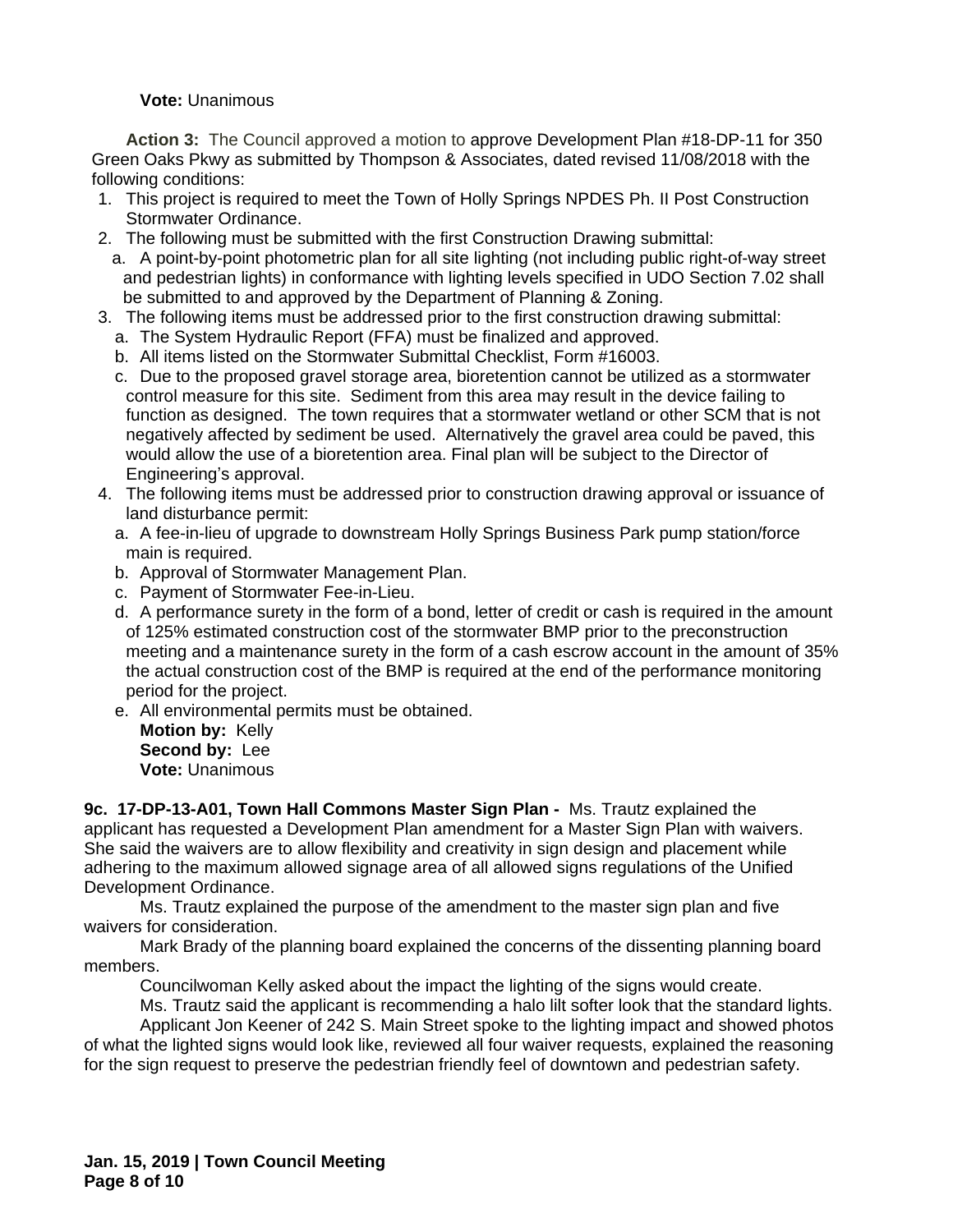**Action 1:** The Council approved a motion to adopt Resolution #19-04 to make and accept the Findings of Fact for waivers to the Sign Regulations (18-WAV-25, 18-WAV-26, 18-WAV-27, 18- WAV-28 and 18-WAV-29) as submitted by Trustwell Properties Group.

Waiver of Sign Regulations

- 1. 18-WAV-25: Request to allow for a Waiver of Regulations of UDO Section 7.03., F., 2., b., (2) (b) (ii) Integrated Center Projecting Signs (for tenants) to allow for a lower level wall sign and projecting sign for each tenant on the east facade (front façade along S Main St), in association with project 17-DP-13 for Town Hall Commons.
- 2. 18-WAV-26: Request to allow for a Waiver of Regulations of UDO Section 7.03., F., 2., c., (1) (b) lower level wall signs for rear façade (west façade) to increase the allowable lower level square footage needed for tenants by applying unused square footage from upper level (west façade), in association with project 17-DP-13 for Town Hall Commons.
- 3. 18-WAV-27: Request to allow for a Waiver of Regulations of UDO Section 7.03., F., 2., c., (1) (a) lower level wall signs for front façade (east) to increase the allowable lower square footage needed for tenant projecting signs, project signage, and building projection signs by applying unused square footage from upper level (east façade), the unused ground sign, and the remaining unused portion of the upper level rear façade (west façade), in association with project 17-DP-13 for Town Hall Commons.
- 4. 18-WAV-28: Request to allow for a Waiver of Regulations of UDO Section 7.03., F., 2., c., (2) (e) (2) Maximum Projection from Building for Projecting Sign to allow for an increase from 4' to 4' 11", in association with project 17-DP-13 for Town Hall Commons.

18-WAV-29: Request to allow for a Waiver of Regulations of UDO Section 7.03., F., 3., c. Increase maximum sign surface area for incidental signs from 2 SF to 11.5 SF to accommodate for tenant directory sign on west façade, in association with project 17-DP-13 for Town Hall Commons

**Motion by:** Lee **Second by:** O'Brien **Vote:** Unanimous *A copy of Resolution 19-04 is attached to these minutes.*

**Action 2:** Having made findings of fact that the project meets the requirements to grant waivers of regulations of the UDO, motion to approve the following waivers:

- 1. **18-WAV-25:** Request to allow for a Waiver of Regulations of UDO Section 7.03., F., 2., b., (2) (b) (ii) Integrated Center Projecting Signs (for tenants) to allow for a lower level wall sign and projecting sign for each tenant on the east facade (front façade along S Main St), in association with project 17-DP-13 for Town Hall Commons.
- 2. **18-WAV-26**: Request to allow for a Waiver of Regulations of UDO Section 7.03., F., 2., c., (1) (b) lower level wall signs for rear façade (west façade) to increase the allowable lower level square footage needed for tenants by applying unused square footage from upper level (west façade), in association with project 17-DP-13 for Town Hall Commons.
- 3. **18-WAV-27:** Request to allow for a Waiver of Regulations of UDO Section 7.03., F., 2., c., (1) (a) lower level wall signs for front façade (east) to increase the allowable lower square footage needed for tenant projecting signs, project signage, and building projection signs by applying unused square footage from upper level (east façade), the unused ground sign, and the remaining unused portion of the upper level rear façade (west façade), in association with project 17-DP-13 for Town Hall Commons.
- 4. **18-WAV-28:** Request to allow for a Waiver of Regulations of UDO Section 7.03., F., 2., c., (2) (e) (2) Maximum Projection from Building for Projecting Sign to allow for an increase from 4' to 4' 11", in association with project 17-DP-13 for Town Hall Commons.
- 5. **18-WAV-29:** Request to allow for a Waiver of Regulations of UDO Section 7.03., F., 3., c. Increase maximum sign surface area for incidental signs from 2 SF to 11.5 SF to

**Jan. 15, 2019 | Town Council Meeting Page 9 of 10**